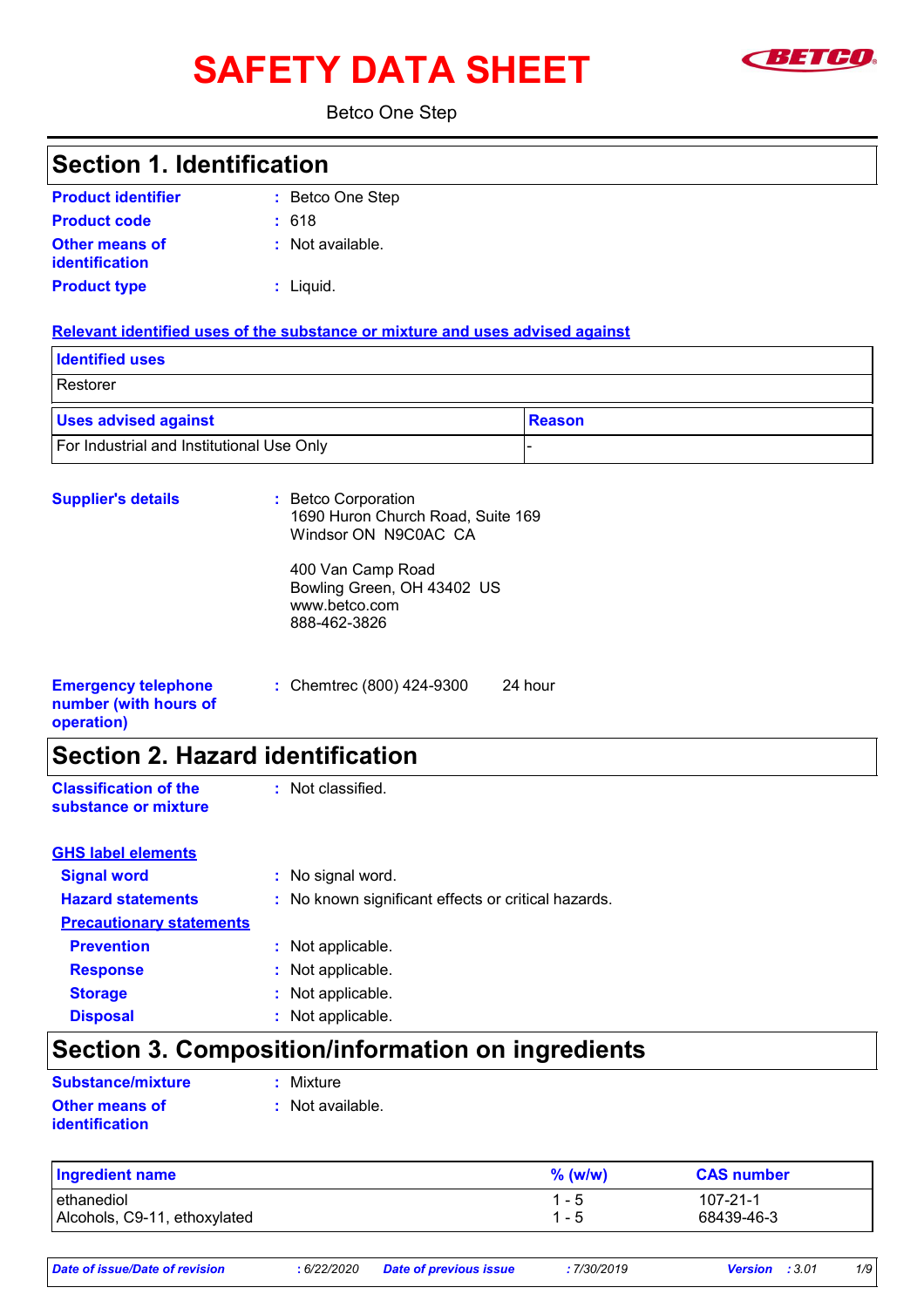### **Section 3. Composition/information on ingredients**

**There are no additional ingredients present which, within the current knowledge of the supplier and in the concentrations applicable, are classified as hazardous to health or the environment and hence require reporting in this section.**

**Occupational exposure limits, if available, are listed in Section 8.**

### **Section 4. First-aid measures**

| <b>Description of necessary first aid measures</b> |  |  |  |
|----------------------------------------------------|--|--|--|
|                                                    |  |  |  |

| <b>Eye contact</b>  | : Immediately flush eyes with plenty of water, occasionally lifting the upper and lower<br>eyelids. Check for and remove any contact lenses. Get medical attention if irritation<br>occurs.                                                                                                                                                               |
|---------------------|-----------------------------------------------------------------------------------------------------------------------------------------------------------------------------------------------------------------------------------------------------------------------------------------------------------------------------------------------------------|
| <b>Inhalation</b>   | : Remove victim to fresh air and keep at rest in a position comfortable for breathing.<br>Get medical attention if symptoms occur.                                                                                                                                                                                                                        |
| <b>Skin contact</b> | : Flush contaminated skin with plenty of water. Remove contaminated clothing and<br>shoes. Get medical attention if symptoms occur.                                                                                                                                                                                                                       |
| <b>Ingestion</b>    | : Wash out mouth with water. Remove victim to fresh air and keep at rest in a<br>position comfortable for breathing. If material has been swallowed and the exposed<br>person is conscious, give small quantities of water to drink. Do not induce vomiting<br>unless directed to do so by medical personnel. Get medical attention if symptoms<br>occur. |

| Most important symptoms/effects, acute and delayed |
|----------------------------------------------------|
|----------------------------------------------------|

| <b>Potential acute health effects</b> |                                                                                                                                |
|---------------------------------------|--------------------------------------------------------------------------------------------------------------------------------|
| <b>Eye contact</b>                    | : No known significant effects or critical hazards.                                                                            |
| <b>Inhalation</b>                     | : No known significant effects or critical hazards.                                                                            |
| <b>Skin contact</b>                   | : No known significant effects or critical hazards.                                                                            |
| <b>Ingestion</b>                      | : No known significant effects or critical hazards.                                                                            |
| <b>Over-exposure signs/symptoms</b>   |                                                                                                                                |
| Eye contact                           | : No specific data.                                                                                                            |
| <b>Inhalation</b>                     | : No specific data.                                                                                                            |
| <b>Skin contact</b>                   | : No specific data.                                                                                                            |
| <b>Ingestion</b>                      | : No specific data.                                                                                                            |
|                                       | Indication of immediate medical attention and special treatment needed, if necessary                                           |
| <b>Notes to physician</b>             | : Treat symptomatically. Contact poison treatment specialist immediately if large<br>quantities have been ingested or inhaled. |
| <b>Specific treatments</b>            | : No specific treatment.                                                                                                       |
| <b>Protection of first-aiders</b>     | : No action shall be taken involving any personal risk or without suitable training.                                           |

**See toxicological information (Section 11)**

### **Section 5. Fire-fighting measures**

| <b>Extinguishing media</b>                           |                                                                                                    |
|------------------------------------------------------|----------------------------------------------------------------------------------------------------|
| <b>Suitable extinguishing</b><br>media               | : Use an extinguishing agent suitable for the surrounding fire.                                    |
| <b>Unsuitable extinguishing</b><br>media             | $:$ None known.                                                                                    |
| <b>Specific hazards arising</b><br>from the chemical | : In a fire or if heated, a pressure increase will occur and the container may burst.              |
| <b>Hazardous thermal</b><br>decomposition products   | : Decomposition products may include the following materials:<br>carbon dioxide<br>carbon monoxide |

*Date of issue/Date of revision* **:** *6/22/2020 Date of previous issue : 7/30/2019 Version : 3.01 2/9*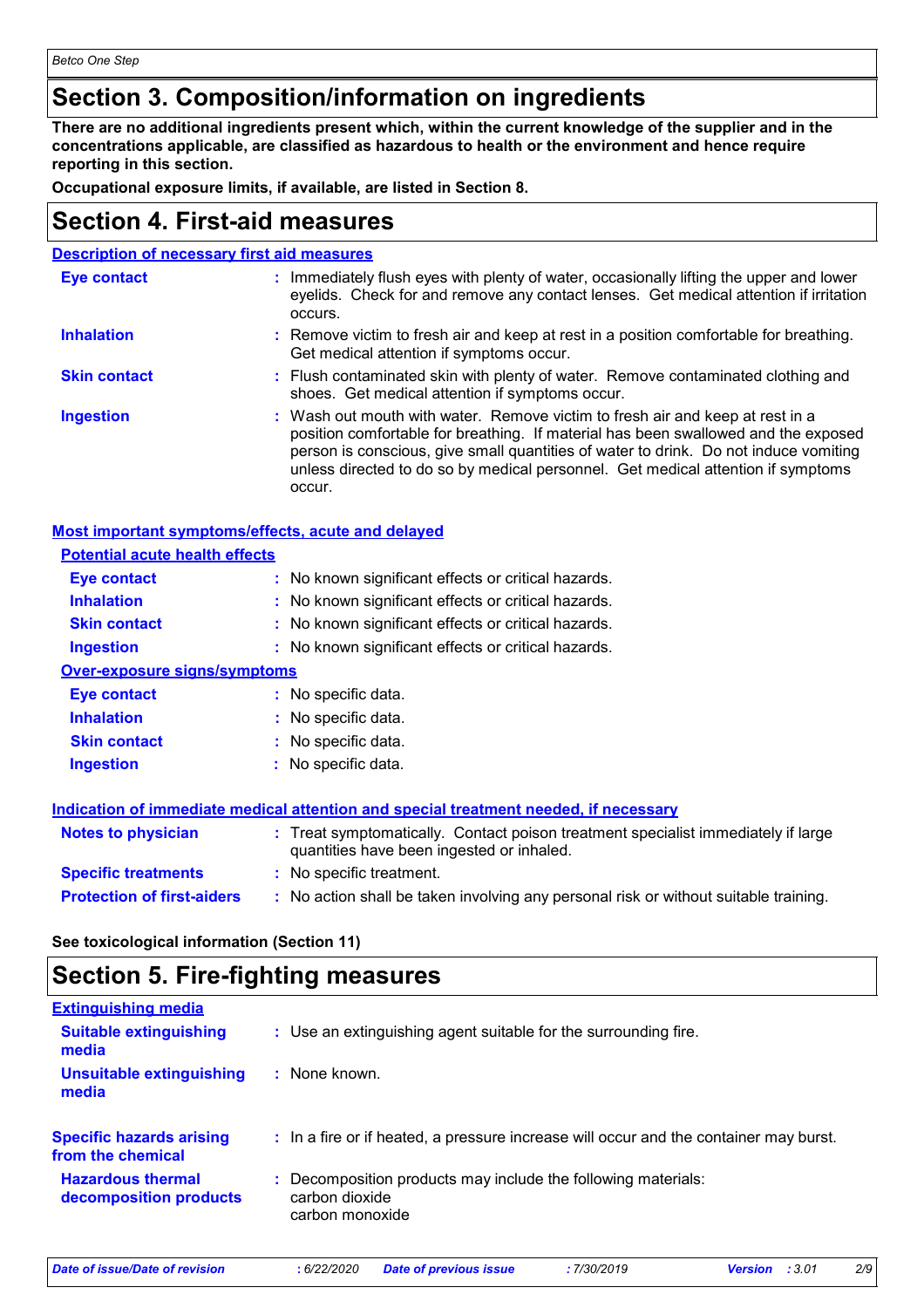### **Section 5. Fire-fighting measures**

| <b>Special protective actions</b><br>for fire-fighters   | : Promptly isolate the scene by removing all persons from the vicinity of the incident if<br>there is a fire. No action shall be taken involving any personal risk or without<br>suitable training. |
|----------------------------------------------------------|-----------------------------------------------------------------------------------------------------------------------------------------------------------------------------------------------------|
| <b>Special protective</b><br>equipment for fire-fighters | : Fire-fighters should wear appropriate protective equipment and self-contained<br>breathing apparatus (SCBA) with a full face-piece operated in positive pressure<br>mode.                         |

### **Section 6. Accidental release measures**

|                                                              | Personal precautions, protective equipment and emergency procedures                                                                                                                                                                                                                                                                                                                                                                                                                                                                                                                         |
|--------------------------------------------------------------|---------------------------------------------------------------------------------------------------------------------------------------------------------------------------------------------------------------------------------------------------------------------------------------------------------------------------------------------------------------------------------------------------------------------------------------------------------------------------------------------------------------------------------------------------------------------------------------------|
| For non-emergency<br>personnel                               | : No action shall be taken involving any personal risk or without suitable training.<br>Evacuate surrounding areas. Keep unnecessary and unprotected personnel from<br>entering. Do not touch or walk through spilled material. Put on appropriate<br>personal protective equipment.                                                                                                                                                                                                                                                                                                        |
|                                                              | For emergency responders : If specialized clothing is required to deal with the spillage, take note of any<br>information in Section 8 on suitable and unsuitable materials. See also the<br>information in "For non-emergency personnel".                                                                                                                                                                                                                                                                                                                                                  |
| <b>Environmental precautions</b>                             | : Avoid dispersal of spilled material and runoff and contact with soil, waterways,<br>drains and sewers. Inform the relevant authorities if the product has caused<br>environmental pollution (sewers, waterways, soil or air).                                                                                                                                                                                                                                                                                                                                                             |
| <b>Methods and materials for containment and cleaning up</b> |                                                                                                                                                                                                                                                                                                                                                                                                                                                                                                                                                                                             |
| <b>Small spill</b>                                           | : Stop leak if without risk. Move containers from spill area. Dilute with water and mop<br>up if water-soluble. Alternatively, or if water-insoluble, absorb with an inert dry<br>material and place in an appropriate waste disposal container. Dispose of via a<br>licensed waste disposal contractor.                                                                                                                                                                                                                                                                                    |
| <b>Large spill</b>                                           | : Stop leak if without risk. Move containers from spill area. Prevent entry into sewers,<br>water courses, basements or confined areas. Wash spillages into an effluent<br>treatment plant or proceed as follows. Contain and collect spillage with non-<br>combustible, absorbent material e.g. sand, earth, vermiculite or diatomaceous earth<br>and place in container for disposal according to local regulations (see Section 13).<br>Dispose of via a licensed waste disposal contractor. Note: see Section 1 for<br>emergency contact information and Section 13 for waste disposal. |

### **Section 7. Handling and storage**

| <b>Precautions for safe handling</b>                                             |                                                                                                                                                                                                                                                                                                                                                                                                                                                                                                                                                                                    |
|----------------------------------------------------------------------------------|------------------------------------------------------------------------------------------------------------------------------------------------------------------------------------------------------------------------------------------------------------------------------------------------------------------------------------------------------------------------------------------------------------------------------------------------------------------------------------------------------------------------------------------------------------------------------------|
| <b>Protective measures</b>                                                       | : Put on appropriate personal protective equipment (see Section 8).                                                                                                                                                                                                                                                                                                                                                                                                                                                                                                                |
| <b>Advice on general</b><br>occupational hygiene                                 | : Eating, drinking and smoking should be prohibited in areas where this material is<br>handled, stored and processed. Workers should wash hands and face before<br>eating, drinking and smoking. Remove contaminated clothing and protective<br>equipment before entering eating areas. See also Section 8 for additional<br>information on hygiene measures.                                                                                                                                                                                                                      |
| <b>Conditions for safe storage,</b><br>including any<br><b>incompatibilities</b> | : Store in accordance with local regulations. Store in original container protected<br>from direct sunlight in a dry, cool and well-ventilated area, away from incompatible<br>materials (see Section 10) and food and drink. Keep container tightly closed and<br>sealed until ready for use. Containers that have been opened must be carefully<br>resealed and kept upright to prevent leakage. Do not store in unlabeled containers.<br>Use appropriate containment to avoid environmental contamination. See Section 10<br>for incompatible materials before handling or use. |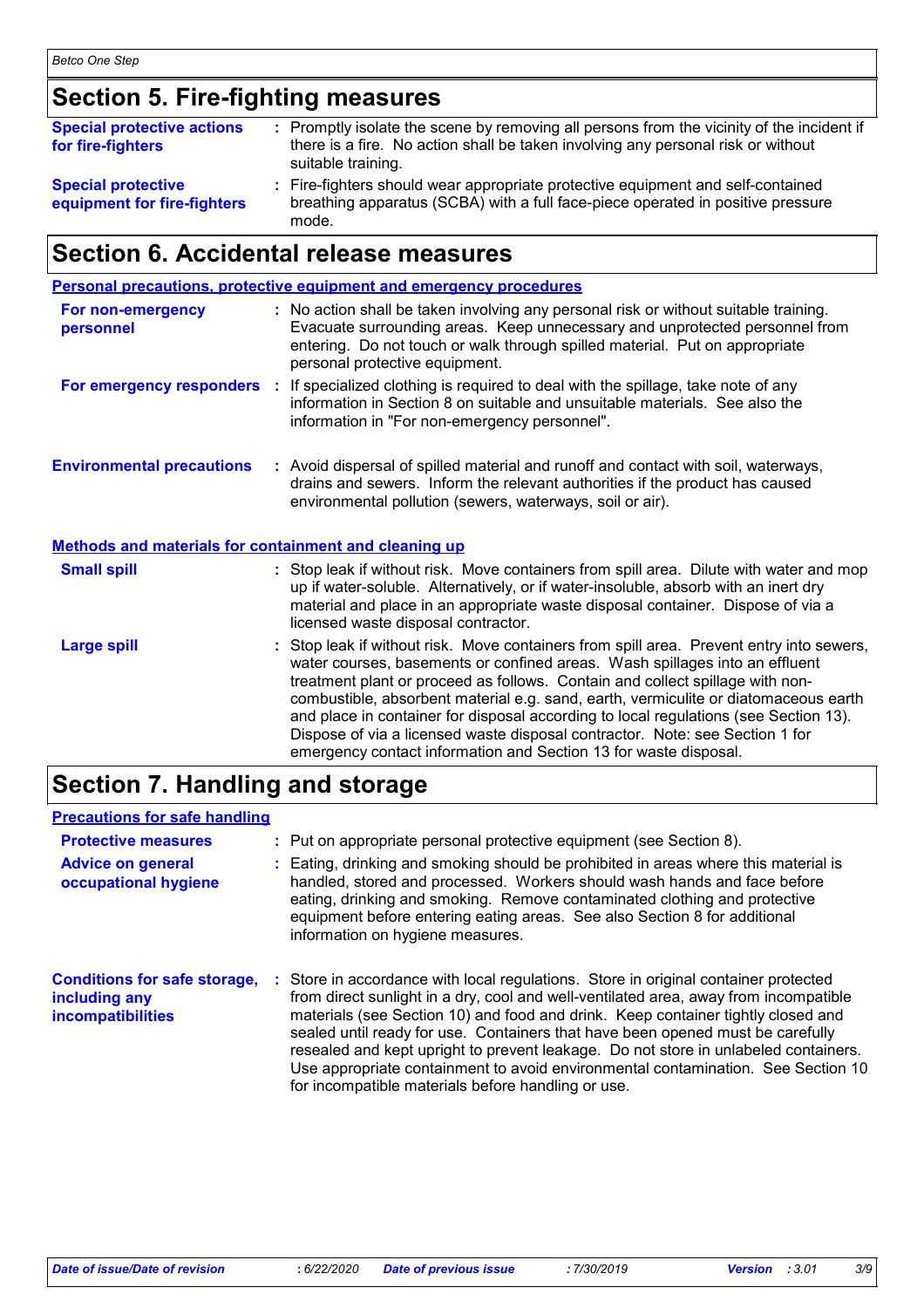# **Section 8. Exposure controls/personal protection**

#### **Control parameters**

#### **Occupational exposure limits**

| <b>Ingredient name</b>                            |    |                                                                                                                                                     | <b>Exposure limits</b>                                                                                                                                                                                                                                                                                                                                                                                                                                                                                                                                                                                                                                                                              |
|---------------------------------------------------|----|-----------------------------------------------------------------------------------------------------------------------------------------------------|-----------------------------------------------------------------------------------------------------------------------------------------------------------------------------------------------------------------------------------------------------------------------------------------------------------------------------------------------------------------------------------------------------------------------------------------------------------------------------------------------------------------------------------------------------------------------------------------------------------------------------------------------------------------------------------------------------|
| ethanediol                                        |    |                                                                                                                                                     | <b>CA British Columbia Provincial (Canada,</b><br>7/2018).<br>C: 100 mg/m <sup>3</sup> Form: Aerosol<br>TWA: 10 mg/m <sup>3</sup> 8 hours. Form: Particulate<br>STEL: 20 mg/m <sup>3</sup> 15 minutes. Form:<br>Particulate<br>C: 50 ppm Form: Vapour<br>CA Ontario Provincial (Canada, 1/2018).<br>C: 100 mg/m <sup>3</sup> Form: Aerosol only.<br><b>CA Saskatchewan Provincial (Canada,</b><br>7/2013).<br>CEIL: 100 mg/m <sup>3</sup> Form: aerosol<br>CA Alberta Provincial (Canada, 6/2018).<br>$C: 100$ mg/m <sup>3</sup><br>CA Quebec Provincial (Canada, 1/2014).<br>STEV: 50 ppm 15 minutes. Form: vapour<br>and mist<br>STEV: 127 mg/m <sup>3</sup> 15 minutes. Form:<br>vapour and mist |
| <b>Appropriate engineering</b><br><b>controls</b> |    | contaminants.                                                                                                                                       | : Good general ventilation should be sufficient to control worker exposure to airborne                                                                                                                                                                                                                                                                                                                                                                                                                                                                                                                                                                                                              |
| <b>Environmental exposure</b><br><b>controls</b>  |    | cases, fume scrubbers, filters or engineering modifications to the process<br>equipment will be necessary to reduce emissions to acceptable levels. | Emissions from ventilation or work process equipment should be checked to ensure<br>they comply with the requirements of environmental protection legislation. In some                                                                                                                                                                                                                                                                                                                                                                                                                                                                                                                              |
| <b>Individual protection measures</b>             |    |                                                                                                                                                     |                                                                                                                                                                                                                                                                                                                                                                                                                                                                                                                                                                                                                                                                                                     |
| <b>Hygiene measures</b>                           |    | safety showers are close to the workstation location.                                                                                               | : Wash hands, forearms and face thoroughly after handling chemical products, before<br>eating, smoking and using the lavatory and at the end of the working period.<br>Appropriate techniques should be used to remove potentially contaminated clothing.<br>Wash contaminated clothing before reusing. Ensure that eyewash stations and                                                                                                                                                                                                                                                                                                                                                            |
| <b>Eye/face protection</b>                        |    | side-shields.                                                                                                                                       | : Safety eyewear complying with an approved standard should be used when a risk<br>assessment indicates this is necessary to avoid exposure to liquid splashes, mists,<br>gases or dusts. If contact is possible, the following protection should be worn,<br>unless the assessment indicates a higher degree of protection: safety glasses with                                                                                                                                                                                                                                                                                                                                                    |
| <b>Skin protection</b>                            |    |                                                                                                                                                     |                                                                                                                                                                                                                                                                                                                                                                                                                                                                                                                                                                                                                                                                                                     |
| <b>Hand protection</b>                            |    | this is necessary.                                                                                                                                  | : Chemical-resistant, impervious gloves complying with an approved standard should<br>be worn at all times when handling chemical products if a risk assessment indicates                                                                                                                                                                                                                                                                                                                                                                                                                                                                                                                           |
| <b>Body protection</b>                            |    | before handling this product.                                                                                                                       | Personal protective equipment for the body should be selected based on the task<br>being performed and the risks involved and should be approved by a specialist                                                                                                                                                                                                                                                                                                                                                                                                                                                                                                                                    |
| <b>Other skin protection</b>                      |    | approved by a specialist before handling this product.                                                                                              | Appropriate footwear and any additional skin protection measures should be<br>selected based on the task being performed and the risks involved and should be                                                                                                                                                                                                                                                                                                                                                                                                                                                                                                                                       |
| <b>Respiratory protection</b>                     | ÷. | aspects of use.                                                                                                                                     | Based on the hazard and potential for exposure, select a respirator that meets the<br>appropriate standard or certification. Respirators must be used according to a<br>respiratory protection program to ensure proper fitting, training, and other important                                                                                                                                                                                                                                                                                                                                                                                                                                      |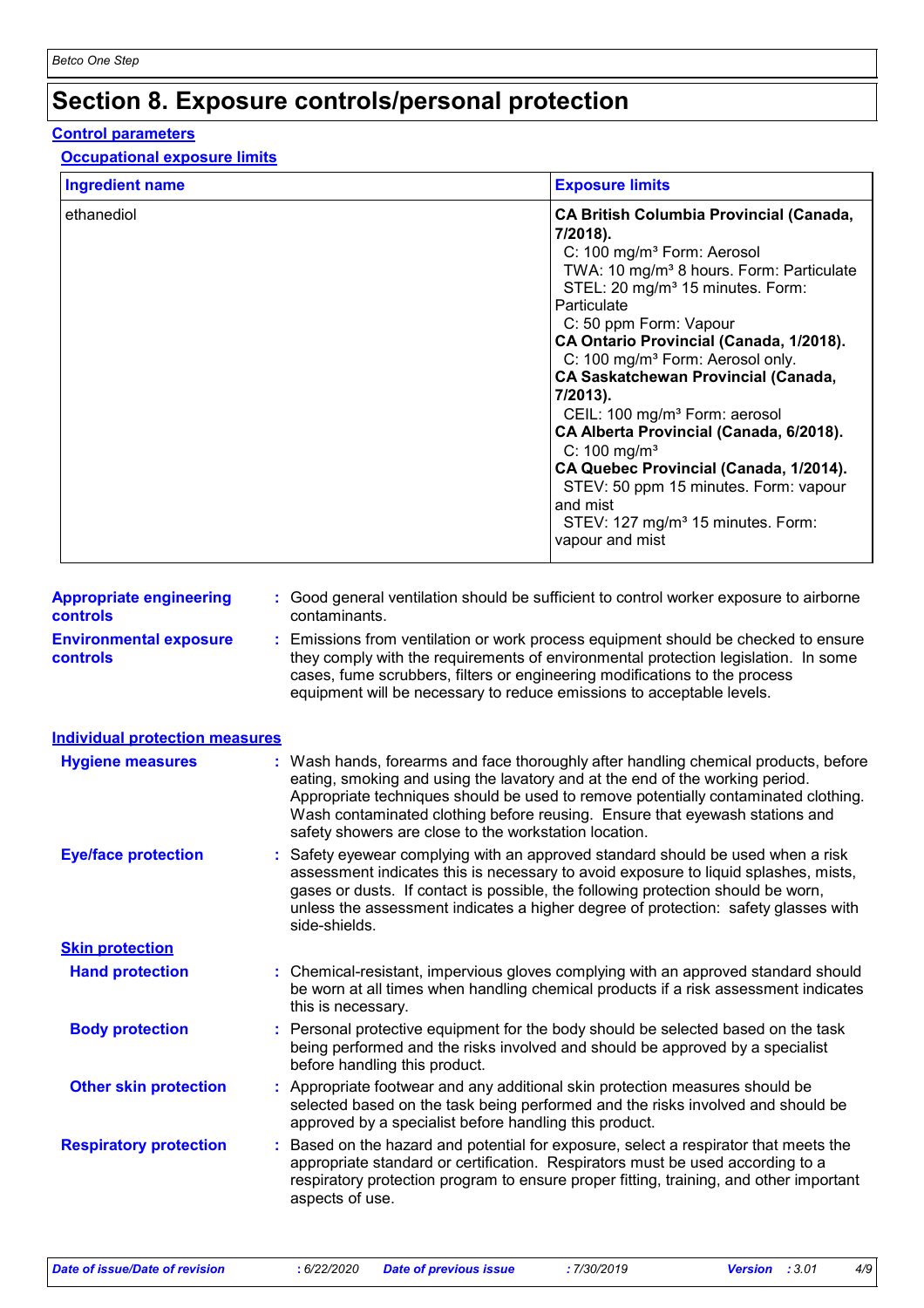### **Section 9. Physical and chemical properties**

| <b>Appearance</b>                                 |                                                                                                                    |
|---------------------------------------------------|--------------------------------------------------------------------------------------------------------------------|
| <b>Physical state</b>                             | $:$ Liquid.                                                                                                        |
| <b>Color</b>                                      | : White.                                                                                                           |
| Odor                                              | $:$ Lemon-like.                                                                                                    |
| <b>Odor threshold</b>                             | $\cdot$ Not available.                                                                                             |
| pH                                                | : 6 to 8                                                                                                           |
| <b>Melting point</b>                              | : Not available.                                                                                                   |
| <b>Boiling point</b>                              | : Not available.                                                                                                   |
| <b>Flash point</b>                                | : Closed cup: $>120^{\circ}$ C ( $>248^{\circ}$ F) [Product does not sustain combustion.]                          |
| <b>Evaporation rate</b>                           | : Not available.                                                                                                   |
| <b>Flammability (solid, gas)</b>                  | : Not available.                                                                                                   |
| Lower and upper explosive<br>(flammable) limits   | : Not available.                                                                                                   |
| <b>Vapor pressure</b>                             | : Not available.                                                                                                   |
| <b>Vapor density</b>                              | : Not available.                                                                                                   |
| <b>Relative density</b>                           | : 1.013                                                                                                            |
| <b>Solubility</b>                                 | Easily soluble in the following materials: cold water.<br>Partially soluble in the following materials: hot water. |
| <b>Solubility in water</b>                        | : Not available.                                                                                                   |
| <b>Partition coefficient: n-</b><br>octanol/water | : Not available.                                                                                                   |
| <b>Auto-ignition temperature</b>                  | : Not available.                                                                                                   |
| <b>Decomposition temperature</b>                  | $:$ Not available.                                                                                                 |
| <b>Viscosity</b>                                  | : Not available.                                                                                                   |
| Flow time (ISO 2431)                              | Not available.                                                                                                     |

### **Section 10. Stability and reactivity**

| <b>Reactivity</b>                                   | : No specific test data related to reactivity available for this product or its ingredients.              |
|-----------------------------------------------------|-----------------------------------------------------------------------------------------------------------|
| <b>Chemical stability</b>                           | : The product is stable.                                                                                  |
| <b>Possibility of hazardous</b><br><b>reactions</b> | : Under normal conditions of storage and use, hazardous reactions will not occur.                         |
| <b>Conditions to avoid</b>                          | : No specific data.                                                                                       |
| <b>Incompatible materials</b>                       | $:$ Not available.                                                                                        |
| <b>Hazardous decomposition</b><br>products          | : Under normal conditions of storage and use, hazardous decomposition products<br>should not be produced. |
|                                                     |                                                                                                           |

### **Section 11. Toxicological information**

#### **Information on toxicological effects**

#### **Acute toxicity**

| <b>Product/ingredient name</b>           | <b>Result</b> | <b>Species</b> | <b>Dose</b> | <b>Exposure</b> |
|------------------------------------------|---------------|----------------|-------------|-----------------|
| ethanediol                               | LD50 Oral     | Rat            | 4700 mg/kg  |                 |
| Alcohols, C9-11, ethoxylated   LD50 Oral |               | Rat            | 1378 mg/kg  |                 |

**Irritation/Corrosion**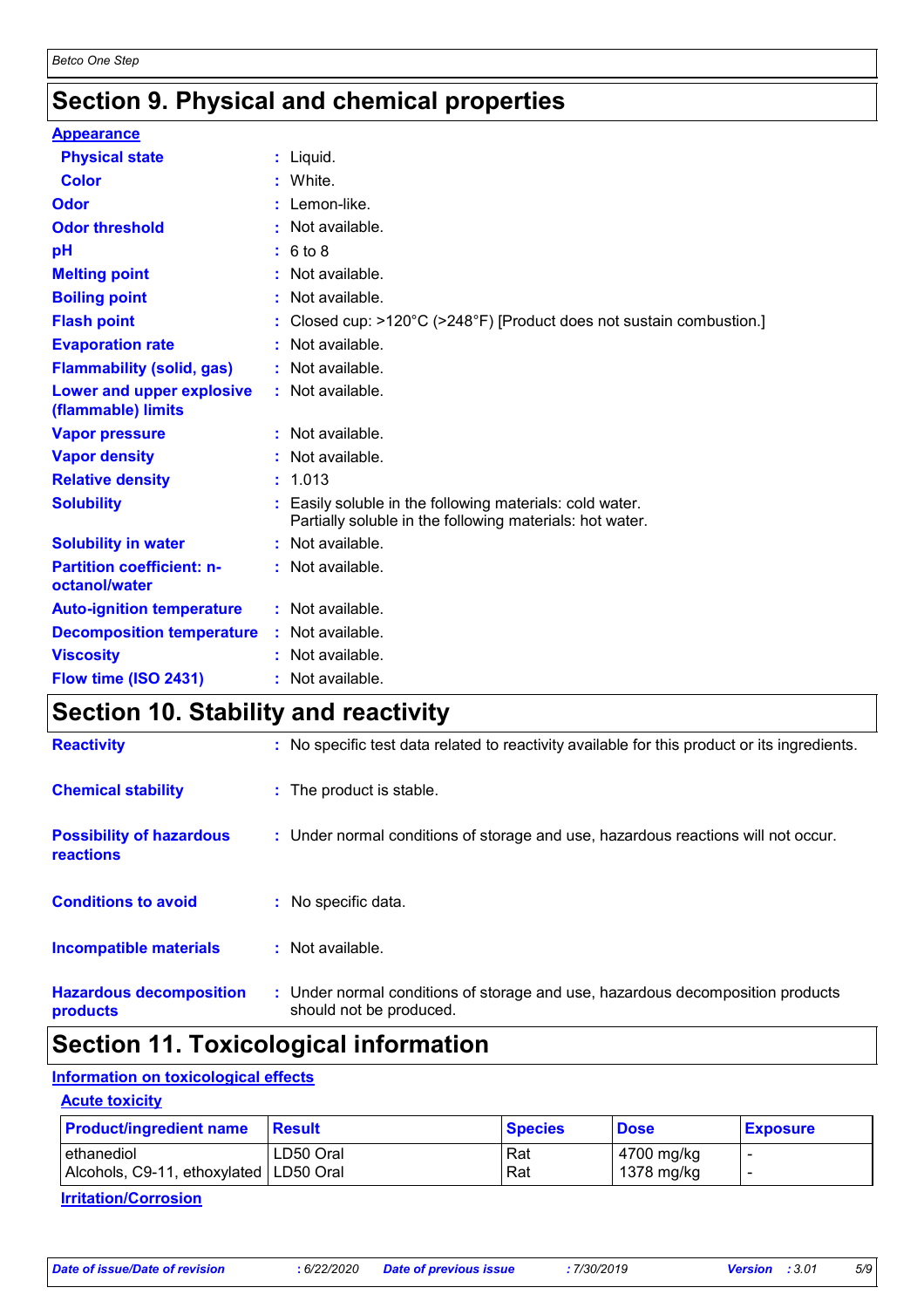# **Section 11. Toxicological information**

| <b>Product/ingredient name</b> | <b>Result</b>            | <b>Species</b> | <b>Score</b> | <b>Exposure</b>            | <b>Observation</b> |
|--------------------------------|--------------------------|----------------|--------------|----------------------------|--------------------|
| ethanediol                     | Eyes - Mild irritant     | Rabbit         |              | 24 hours 500<br>milligrams |                    |
|                                | Eyes - Mild irritant     | Rabbit         |              | 1 hours 100<br>milligrams  |                    |
|                                | Eyes - Moderate irritant | Rabbit         |              | 6 hours 1440<br>milligrams |                    |
|                                | Skin - Mild irritant     | Rabbit         |              | 555<br>milligrams          |                    |

#### **Sensitization**

Not available.

#### **Mutagenicity**

Not available.

#### **Carcinogenicity**

Not available.

#### **Reproductive toxicity**

Not available.

#### **Teratogenicity**

Not available.

#### **Specific target organ toxicity (single exposure)**

Not available.

#### **Specific target organ toxicity (repeated exposure)** Not available.

#### **Aspiration hazard**

Not available.

| <b>Information on the likely</b><br>routes of exposure | : Routes of entry anticipated: Oral, Dermal.<br>Routes of entry not anticipated: Inhalation. |
|--------------------------------------------------------|----------------------------------------------------------------------------------------------|
| <b>Potential acute health effects</b>                  |                                                                                              |
| <b>Eye contact</b>                                     | : No known significant effects or critical hazards.                                          |
| <b>Inhalation</b>                                      | : No known significant effects or critical hazards.                                          |
| <b>Skin contact</b>                                    | : No known significant effects or critical hazards.                                          |
| <b>Ingestion</b>                                       | : No known significant effects or critical hazards.                                          |

#### **Symptoms related to the physical, chemical and toxicological characteristics**

| Eye contact         | : No specific data. |
|---------------------|---------------------|
| <b>Inhalation</b>   | : No specific data. |
| <b>Skin contact</b> | : No specific data. |
| <b>Ingestion</b>    | : No specific data. |

|                                                                            | Delayed and immediate effects and also chronic effects from short and long term exposure |                                              |
|----------------------------------------------------------------------------|------------------------------------------------------------------------------------------|----------------------------------------------|
| <b>Short term exposure</b><br><b>Potential immediate</b><br><b>effects</b> | : Not available.                                                                         |                                              |
| <b>Potential delayed effects</b><br>Long term exposure                     | : Not available.                                                                         |                                              |
| <b>Potential immediate</b><br>effects                                      | : Not available.                                                                         |                                              |
| Date of issue/Date of revision                                             | <b>Date of previous issue</b><br>: 6/22/2020                                             | 6/9<br>:7/30/2019<br>:3.01<br><b>Version</b> |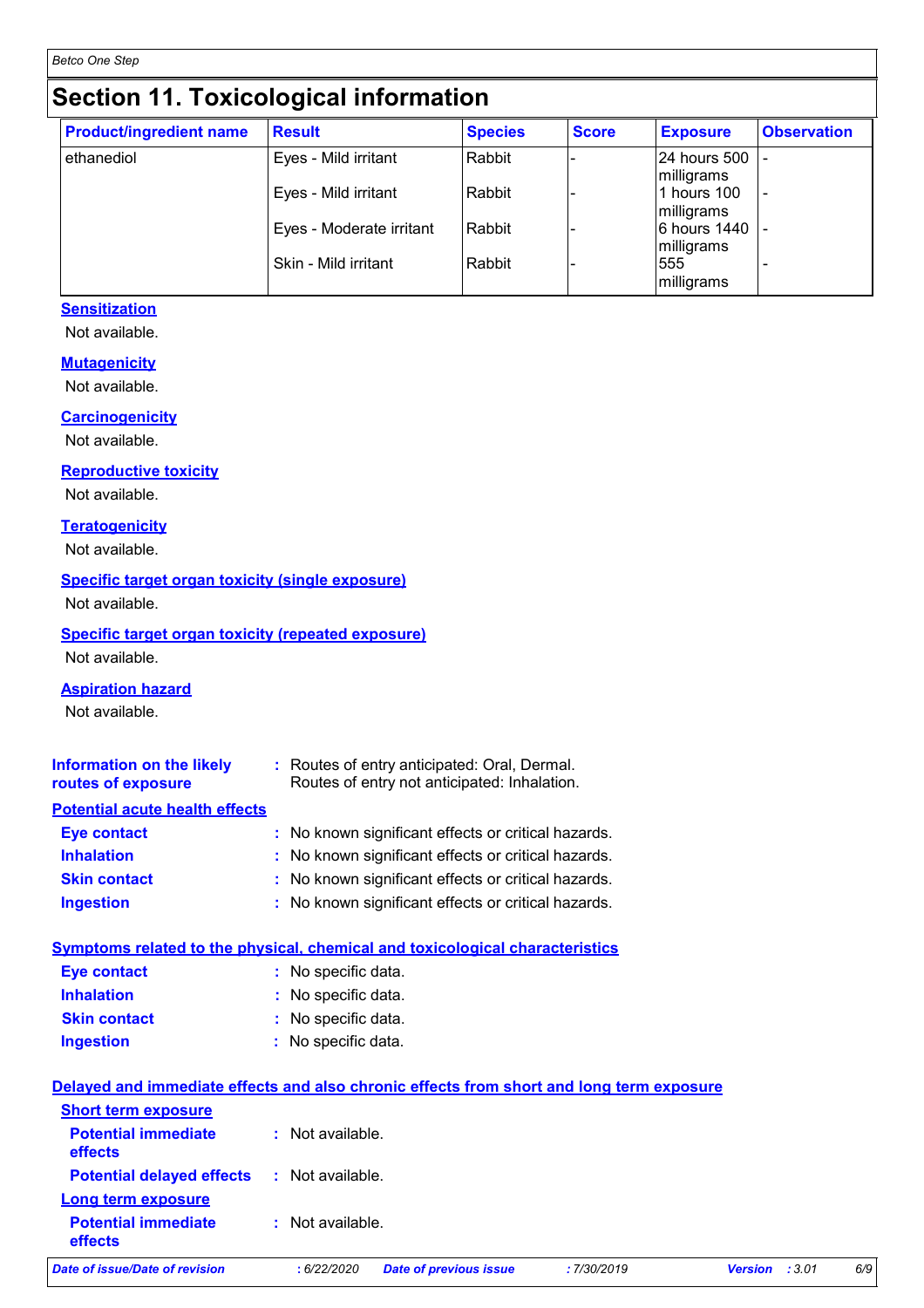## **Section 11. Toxicological information**

| <b>Potential delayed effects : Not available.</b> |                                                     |
|---------------------------------------------------|-----------------------------------------------------|
| <b>Potential chronic health effects</b>           |                                                     |
| Not available.                                    |                                                     |
| General                                           | : No known significant effects or critical hazards. |
| <b>Carcinogenicity</b>                            | : No known significant effects or critical hazards. |
| <b>Mutagenicity</b>                               | : No known significant effects or critical hazards. |
| <b>Teratogenicity</b>                             | : No known significant effects or critical hazards. |
| <b>Developmental effects</b>                      | : No known significant effects or critical hazards. |
| <b>Fertility effects</b>                          | : No known significant effects or critical hazards. |
|                                                   |                                                     |

#### **Numerical measures of toxicity**

**Acute toxicity estimates**

Not available.

### **Section 12. Ecological information**

#### **Toxicity**

| <b>Product/ingredient name</b> | <b>Result</b>                        | <b>Species</b>                                | <b>Exposure</b> |
|--------------------------------|--------------------------------------|-----------------------------------------------|-----------------|
| ethanediol                     | Acute LC50 6900000 µg/l Fresh water  | Crustaceans - Ceriodaphnia<br>dubia - Neonate | 48 hours        |
|                                | Acute LC50 41000000 µg/l Fresh water | Daphnia - Daphnia magna -<br>Neonate          | 48 hours        |
|                                | Acute LC50 8050000 µg/l Fresh water  | Fish - Pimephales promelas                    | 96 hours        |
| Alcohols, C9-11, ethoxylated   | Acute EC50 5.36 mg/l Fresh water     | Crustaceans - Ceriodaphnia<br>dubia - Neonate | 48 hours        |
|                                | Acute EC50 2686 µg/l Fresh water     | Daphnia - Daphnia magna -<br>Neonate          | 48 hours        |
|                                | Acute LC50 8500 µg/l Fresh water     | Fish - Pimephales promelas                    | 96 hours        |

#### **Persistence and degradability**

Not available.

#### **Bioaccumulative potential**

| <b>Product/ingredient name</b> | $ $ LogP <sub>ow</sub> | <b>DAI</b> | <b>Potential</b> |
|--------------------------------|------------------------|------------|------------------|
| ethanediol                     | .36                    |            | low              |

| <b>Mobility in soil</b><br><b>Soil/water partition</b><br><b>coefficient (Koc)</b> | : Not available.                                    |
|------------------------------------------------------------------------------------|-----------------------------------------------------|
| <b>Other adverse effects</b>                                                       | : No known significant effects or critical hazards. |

### **Section 13. Disposal considerations**

| <b>Disposal methods</b> | : The generation of waste should be avoided or minimized wherever possible.<br>Disposal of this product, solutions and any by-products should at all times comply<br>with the requirements of environmental protection and waste disposal legislation<br>and any regional local authority requirements. Dispose of surplus and non-<br>recyclable products via a licensed waste disposal contractor. Waste should not be<br>disposed of untreated to the sewer unless fully compliant with the requirements of |
|-------------------------|----------------------------------------------------------------------------------------------------------------------------------------------------------------------------------------------------------------------------------------------------------------------------------------------------------------------------------------------------------------------------------------------------------------------------------------------------------------------------------------------------------------|
|                         | all authorities with jurisdiction. Waste packaging should be recycled. Incineration or                                                                                                                                                                                                                                                                                                                                                                                                                         |

*Date of issue/Date of revision* **:** *6/22/2020 Date of previous issue : 7/30/2019 Version : 3.01 7/9*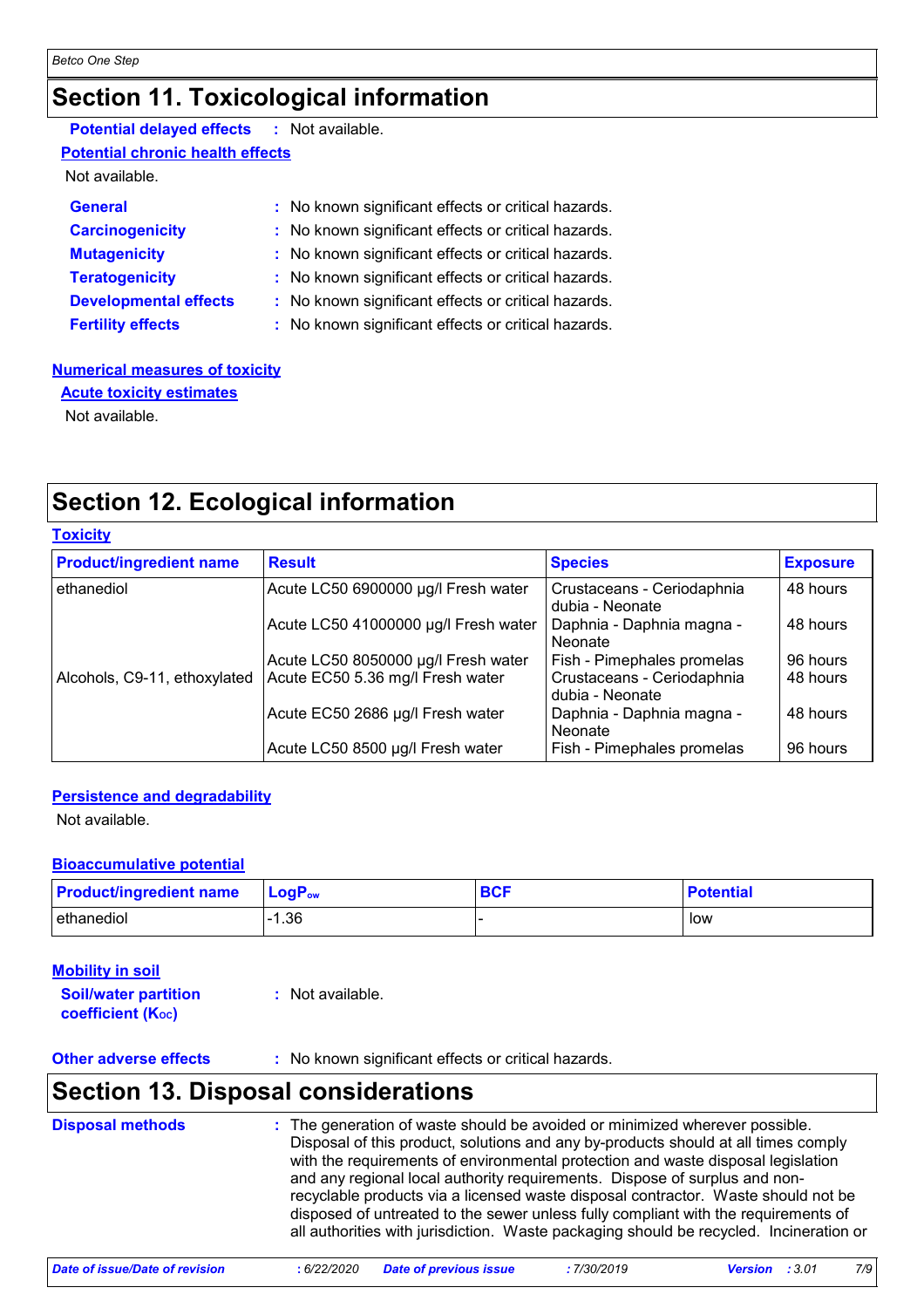### **Section 13. Disposal considerations**

landfill should only be considered when recycling is not feasible. This material and its container must be disposed of in a safe way. Empty containers or liners may retain some product residues. Avoid dispersal of spilled material and runoff and contact with soil, waterways, drains and sewers.

### **Section 14. Transport information**

|                                      | <b>TDG</b><br><b>Classification</b> | <b>DOT</b><br><b>Classification</b> | <b>ADR/RID</b> | <b>IMDG</b>    | <b>IATA</b>              |
|--------------------------------------|-------------------------------------|-------------------------------------|----------------|----------------|--------------------------|
| <b>UN number</b>                     | Not regulated.                      | Not regulated.                      | Not regulated. | Not regulated. | Not regulated.           |
| <b>UN proper</b><br>shipping name    | $\overline{\phantom{0}}$            |                                     |                |                |                          |
| <b>Transport</b><br>hazard class(es) |                                     |                                     |                |                |                          |
| <b>Packing group</b>                 | $\blacksquare$                      | -                                   |                | -              | $\overline{\phantom{0}}$ |
| <b>Environmental</b><br>hazards      | No.                                 | No.                                 | No.            | No.            | No.                      |

**Special precautions for user** : Transport within user's premises: always transport in closed containers that are upright and secure. Ensure that persons transporting the product know what to do in the event of an accident or spillage.

**Transport in bulk according to Annex II of MARPOL and the IBC Code :** Not available.

### **Section 15. Regulatory information**

#### **Canadian lists**

- **Canadian NPRI :** The following components are listed: ethylene glycol
- **CEPA Toxic substances :** None of the components are listed.

#### **International regulations**

**Chemical Weapon Convention List Schedules I, II & III Chemicals** Not listed.

**Montreal Protocol**

Not listed.

**Stockholm Convention on Persistent Organic Pollutants**

Not listed.

**Rotterdam Convention on Prior Informed Consent (PIC)**

Not listed.

**UNECE Aarhus Protocol on POPs and Heavy Metals**

Not listed.

| <b>Inventory list</b> |                                         |
|-----------------------|-----------------------------------------|
| <b>Australia</b>      | : Not determined.                       |
| <b>Canada</b>         | : Not determined.                       |
| <b>China</b>          | : Not determined.                       |
| <b>Europe</b>         | : At least one component is not listed. |